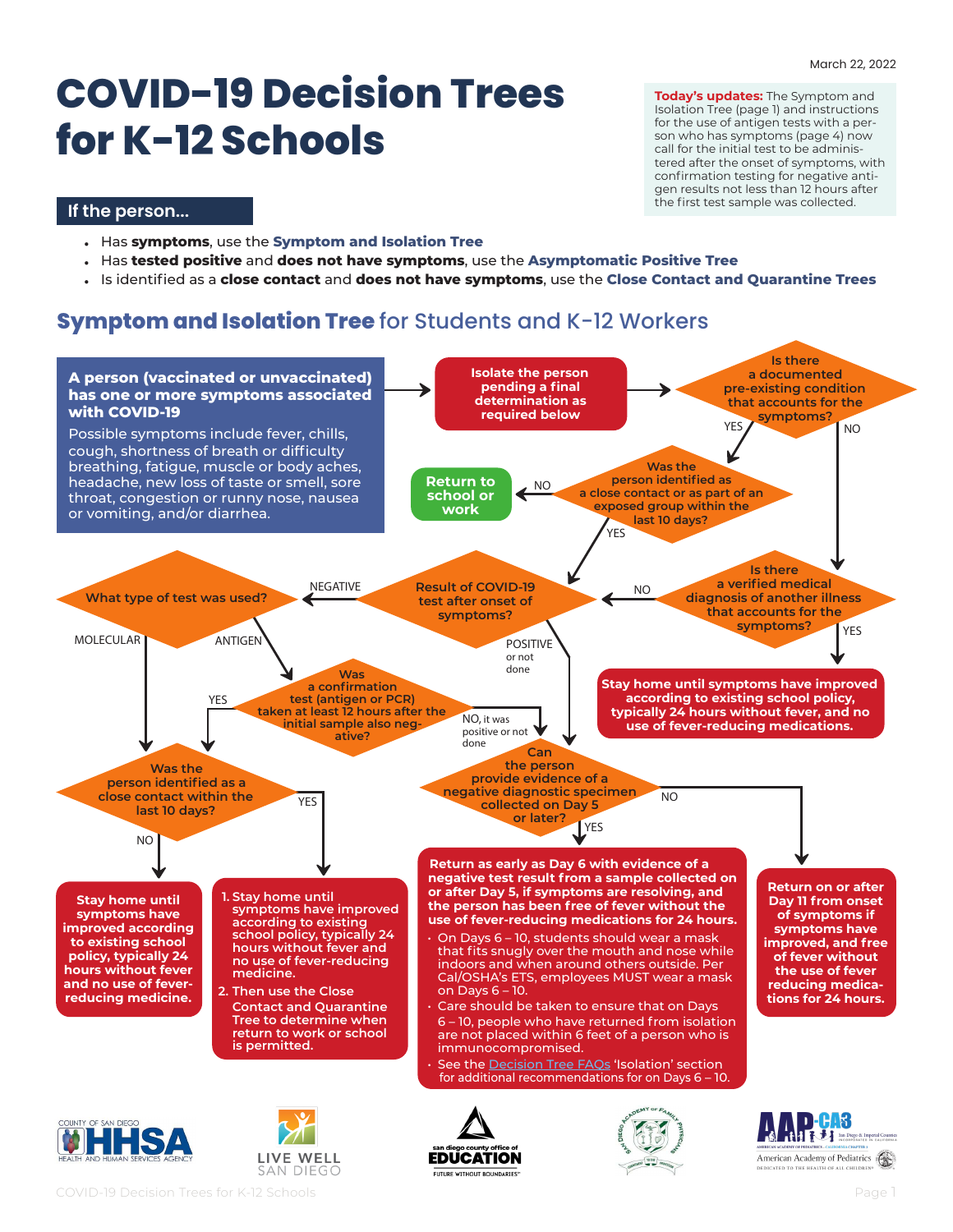# **Asymptomatic Positive Tree** for Students and K-12 Workers

**A person (vaccinated or unvaccinated) has tested positive for COVID-19 using any test type and does not have symptoms**

**Confirmation testing is not recommended**

#### **Isolate at home for 5 days from the date on which the first sample was collected.**

- Return on or after Day 6 with evidence that a diagnostic sample collected on or after Day 5 is negative.
- On Days 6 10, students should wear a mask that fits snugly over the mouth and nose while indoors and when around others outside. Per Cal/OSHA's ETS, employees must wear a mask on days 6 - 10.
- If unable or unwilling to test, return on Day 11.
- If symptoms develop, isolate immediately and follow the *Symptom and Isolation Tree*.

## **Close Contact and Quarantine Tree** for Students

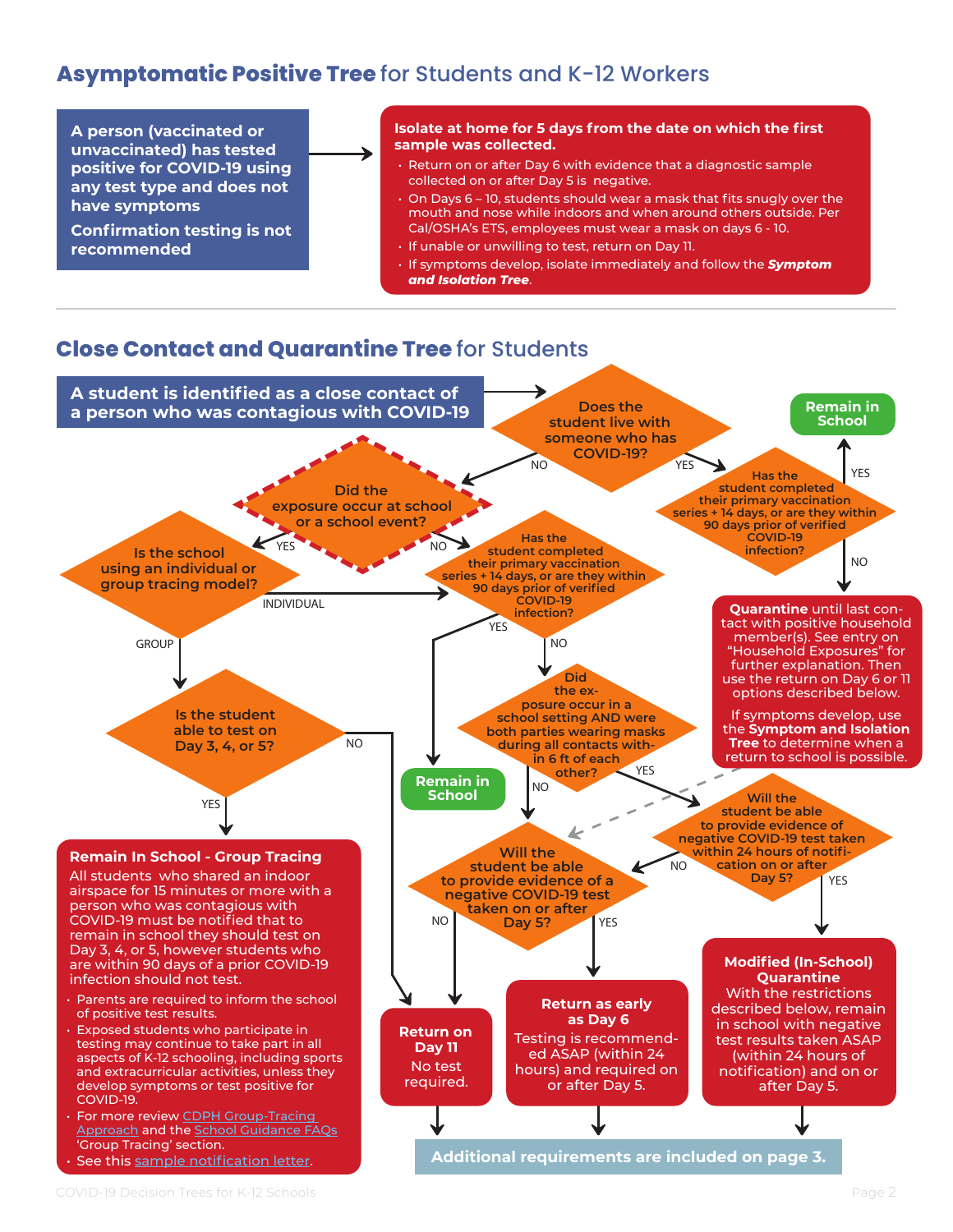**If the student cannot or will not follow the requirements listed below, quarantine for 10 days (return Day 11) is required.**

#### **Quarantine Requirements**

It's recommended that quarantine be used only for close contact situations that occur in home and community settings. The CDPH recommends that schools use the "group tracing" approach for exposures that occur in school settings.

- **• Modified (in-school) Quarantine:** This option may only be used by student close contacts exposed in a setting supervised by school staff, when the COVID-19-positive person and student close contact were both wearing masks during all contacts with each other within 6 feet. To remain in school the student must test within 24 hours of notification, and on or after day 5. Rapid result (antigen) testing is recommended. The student may continue to participate in expanded learning or child care programs offered on the school campus, but must quarantine at home from all other before-school, after-school, and weekend activities. Activities may resume on or after Day 6 with evidence of a negative test sample collected on or after Day 5. (See FAQ answer No. 9).
- **• Return on Day 6:** It is recommended that the student close contact test ASAP. Return as early as Day 6 is authorized with evidence provided prior to return that a diagnostic specimen collected on or after Day 5 is negative. For household exposures, see the note below.
- **• Return on Day 11:** Allows a student to return on Day 11. Testing is recommended on Day 5, 6, or 7, but not required. For household exposures, see the note below.
- **• Household Exposures:** A person who lives with someone who is COVID-positive must quarantine until their last contact with the positive household member(s) while they are contagious. In most cases this will be until the day the last COVID-positive household member is no longer required to isolate. Counting from this date, return is possible using the Day 6 or Day 11 options described above. See questions 6 and 7 of the **Decision Tree FAQs** for more information and for instructions on how to isolate a positive individual in a room away from others in the home.
- **• If symptoms develop or a positive test result occurs** during quarantine, require isolation at home and consult the Symptom and Isolation or Asymptomatic Positive tree.

### **Additional Requirements for Return Before Day 11**

- Students should wear a face covering over their nose and mouth when indoors, self-monitor for symptoms, use good hand hygiene practices, and use good cough and sneeze etiquette.
- Accommodations (like changes in the close contact's work, room, seat, or bus assignments) should be made to ensure that close contacts returning before Day 11 will not be near others who are immunocompromised (i.e, solid organ or bone marrow transplant, chemotherapy, similarly reduced ability to fight infections). If these accommodations cannot be made the close contact must quarantine for 10 days.

### **Other Notes on Quarantine**

 $\cdot$  The number of days required for quarantine is counted from the day after the person's last close contact with a person who is contagious with COVID-19. Please see FAQ No. 1 under "isolation" for information on how long people are considered to be contagious.